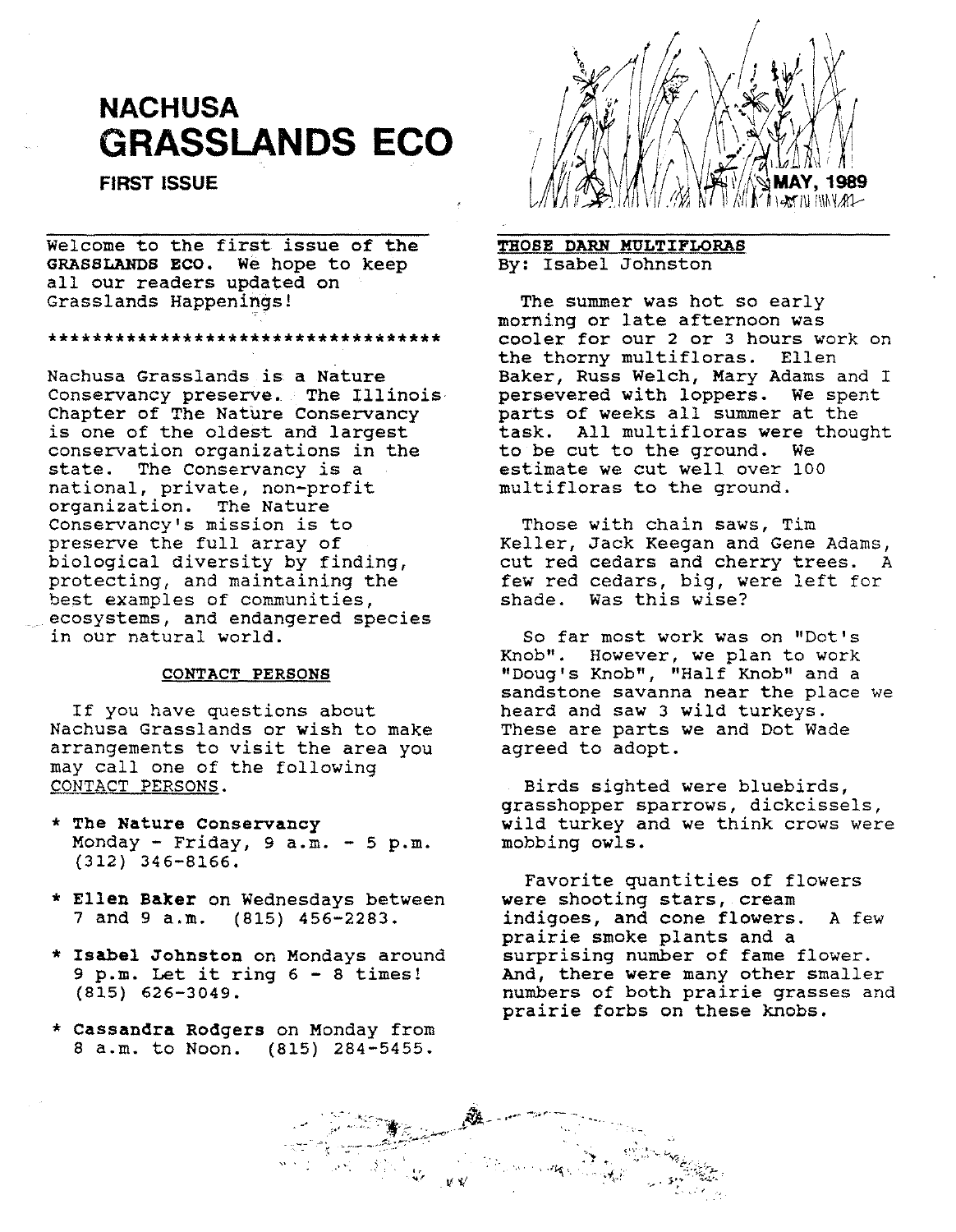#### GETTING TO KNOW NACHUSA GRASSLANDS

Nachusa Grasslands *is* truly a wondrous place for nature lovers. Found on its menu of delights are rare and endangered plants and animals. You may have the opportunity to catch a glimpse of the upland sandpiper and see the flash of the bluebird. And listen, hear the bob-o-link? If your visit is in the fall you see the lovely pink, red, russet and mauve grasses. Here and there are Indian grass and dropseed and the dominant little bluestem. And if you are alert you may spy some porcupine grass. All season long it *is* a treasure box of gems! Birdfoot violets, the lovely spring forb the butterflies love, prairie smoke, and indigo are just the start of a parade of beauty throughout the flowering season. Wildflowers include the whole spectrum of color from spring to fall. Low sandstone knobs with thin gravelly soil, bedrock outcrops, savannas, fens, marshes, sedge meadows, and prairie can all be found at the site. You will see Nachusa's rarest residents, prairie bush clover (Lespesdeza leptostachya) and kittentail (Besseya bulli), along with the more common milkweeds, sunflowers, gentians, and the largest skunk cabbage I've ever see, and this is just the start of what you experience. There are deer, beaver, coyote, and wonderful open space and vastness.

This wondrous area can be visited anytime. You may call one of our contact people (see page 1) or take a self-guided tour. Please remember, however, this is a precious jewel, treat it with care. We ask that no plants are picked or dug up and no animals are disturbed.



2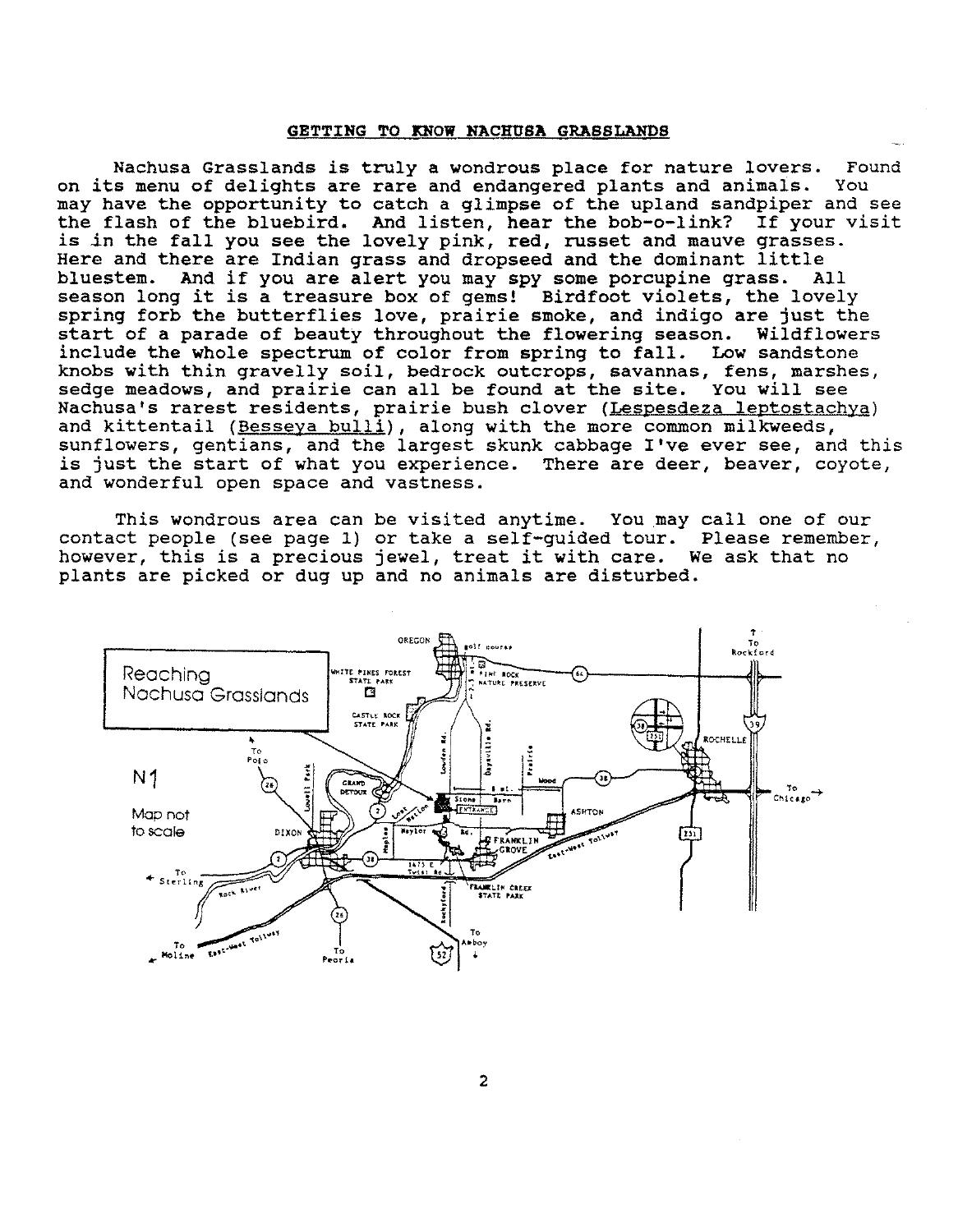## CHRIS'S COMMENTS....... By: Chris Bronny

The real significance of Nachusa Grasslands is not only the incredible diversity of native biota that has managed to hang in there despite all these years of ecological neglect, but more importantly, its sheer size as a preserve (over 600 acres have been protected so far). Illinois is sadly lacking in large-scale wilderness areas - Nachusa Grasslands is a beginning in reversing this situation.

The open, quickly recovering knobs of the preserve need little active management - fire takes care of most unwanted species - but on the edges of the high quality "nuclei" of prairie, savanna, and wetlands, an active program of cutting brush (multiflora rosa) and girdling trees (elm, box-elder, cherry) is being undertaken. This helps to speed up the succession of these areas back into healthy, high quality natural areas within the complex of the preserve.

As for the effect of this years's drought on the prairie at Nachusa? I don't think we have to worry about these plants in the long-run. They've had the benefit of thousands of generations of genetic adaptability to this region and have survived periodic droughts in the past, and will do so in the future - at least until the next Ice Age! That is the "staying power" of prairie.

I was disappointed to have missed gathering seeds from Birdsfoot Violet (Viola pedata) this summer. It just goes to show how much there is to learn about this place. I had heard that there were a few knobs containing Birdsfoot Violets,

but I didn't know exactly where. Mapping locations of existing highquality species found within the preserve would be an invaluable tool for future reference. Hopefully, we can obtain seed next year and scatter them onto appropriate sites in the area. These plants can be grown quite easily from seed. They are the primary larval food source for the Regal Fritillary Butterfly, an uncommon grasslands invertebrate found at Nachusa Grasslands.

The knobs throughout the preserve are also loaded with wellestablished stands of little bluestem, prairie dropseed, pale purple coneflower, rough blazingstar and other high-quality species. Even if our initial attempts at restoration are set back because of the drought, the planted areas will benefit from the close proximity to these knobs where seeds will be moving in over the years to come until a climax community has become established. Within twenty years, Nachusa Grasslands will be one of the midwest's finest showcase preserves - a model for future restorations of this magnitude to follow.

When the science of ecological restoration and management began to really develop in the 1960's, the first priority for our remaining natural areas was to "save the pieces" - the high quality remnants such as the one-acre settler cemetery with "grade A" prairie still intact; the five-acre wetland harboring an endangered species; and there was no question of its importance at the time. But over the years, we have begun to look at many larger sites that were previously dismissed as being too

(continued on page 4)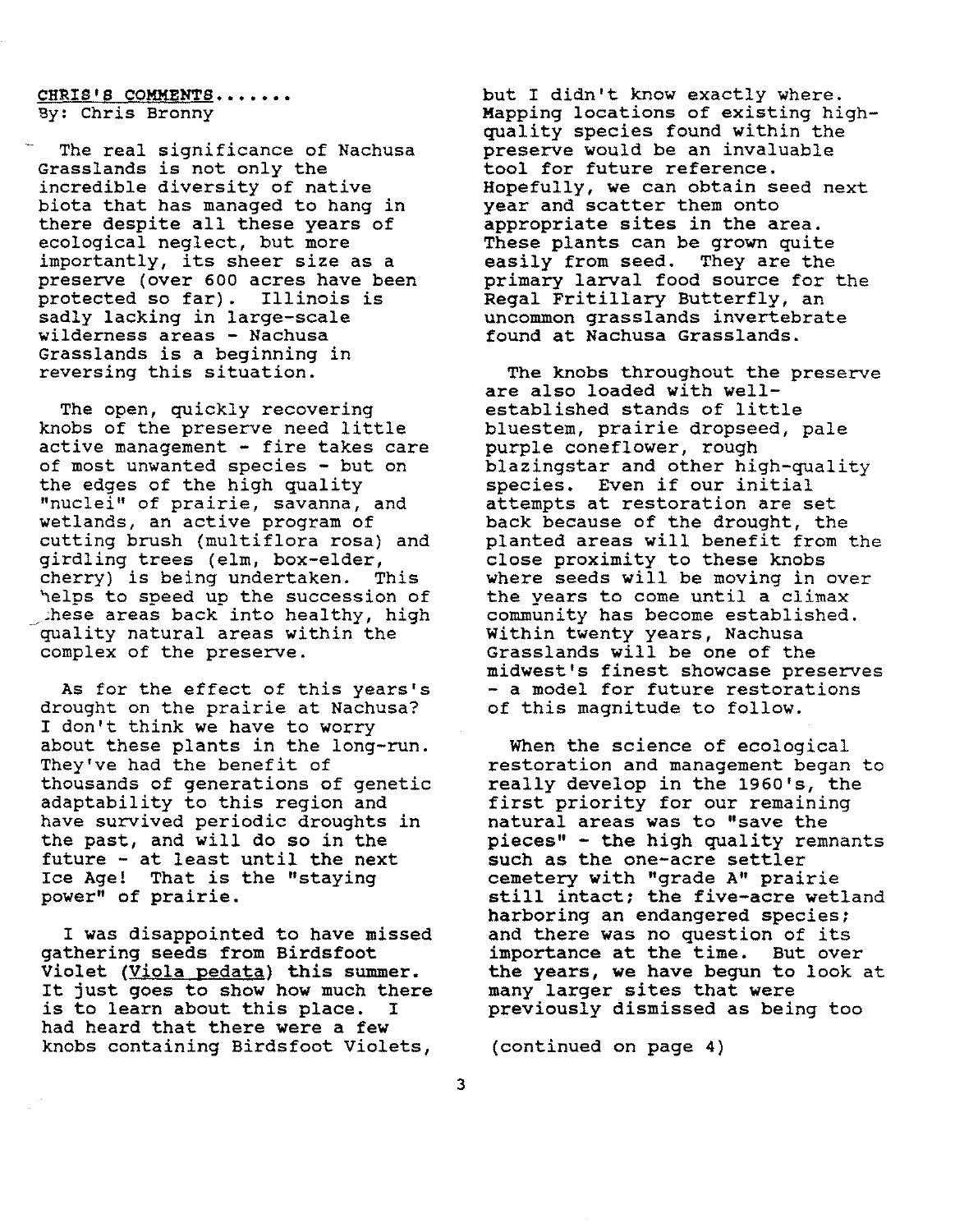COUPTESY OF I.D.O.C.

Chris's Comments (cont.) badly degraded to preserve, but are finding that these sites still maintain their ecological integrity (albeit shattered in most cases) and can recover. Not enough credit is given to the ability native plants have to come back into an area if given half a chance. Also, the issue of habitat fragmentation and the "Island Effect" has compelled us to look at the preservation and restoration of these larger sites. There is a growing awareness in the public and scientific communities that if our rare, threatened,' and endangered native biota is to survive into the future, then they are going to require expansive, suitable habitat. This is why the preserve at Nachusa Grasslands is so critical for the long-term survival of certain species such as upland sandpipers, bobolinks, and other indigenous mammals, reptiles, amphibians, and grasslands invertebrates.

You have to remember that there has been over 140 years of disturbance (or lack of it) on this site, and recovery back into a high-quality natural area won't happen overnight. It certainly won't happen in my lifetime, but I'm glad The Nature Conservancy had the foresight to begin such a substantial, long-term commitment for future generations to enjoy. The most exciting and rewarding aspect for me with this whole project is that I was able to help out from the beginning.



The song of the upland sandpiper is one of the most beautlfvi dnd rllysterious sounds *on* the prairie While ureling Slowly in the sky, the sandpiper sings *a* iong rolling whistle *wha>/eeeeee w'res/ooooo*

#### **MEET** CHRIS BRONNY!

Chris Bronny from Galva, IL has been the "official" volunteer steward at Nachusa Grasslands this past summer. Chris lives with his wife, Mary Kay, and their three year old daughter, Krystiana. He teaches 7-8 grade science, and has been at the Galva Middle School since 1981. Besides teaching, he is involved with a number of local preservation and restoration projects in west-central Illinois, including a 35 acre tallgrass savanna restoration in Knox County. His dream is to see the creation of a number of large scale, a few thousand ares each, wilderness preserves across Illinois and the midwest.

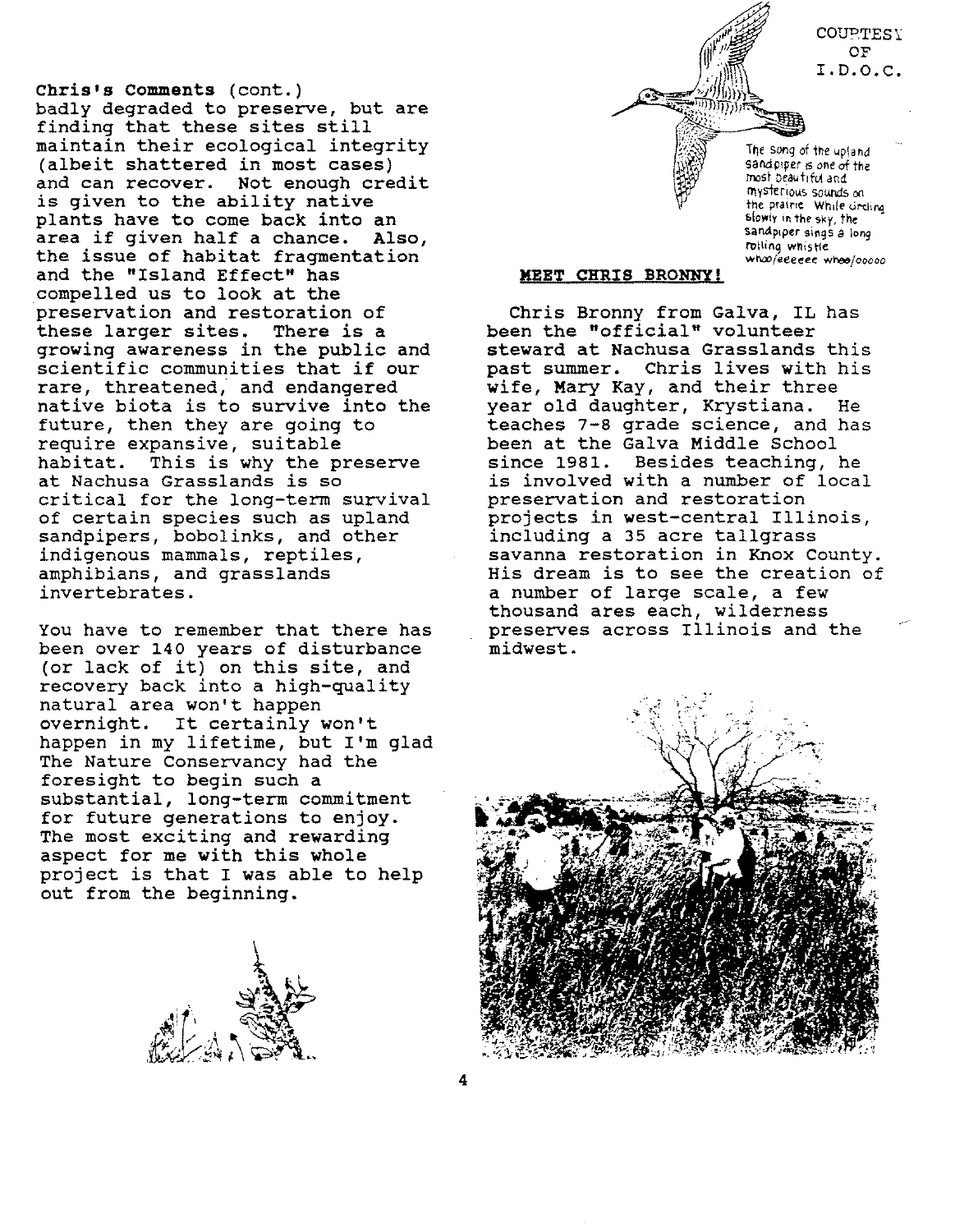## GEOLOGICAL HISTORY By: Tim Keller

Turn the clock back some 400 million years. The area that is now Nachusa Grasslands was covered by ocean (inland seas). Sand washed in from higher landforms and created beaches and dunes. Over time the sand grains cemented together and formed sandstone. Geologists call this formation st. Peter. It is very pure silica and widely used for glass. In fact, the sand from this formation was used to make the lens for the 200 inch Hale telescope at the Mt. Palomer Observatory near San Diego, California.

Later, shallow seas covered the area. As a result, layers of limestone were deposited over the st. Peter sandstone. Again and again the seas advanced and withdrew. Finally, the land was uplifted. Erosion of the limestone then took place. At the time, Lee County probably resembled Jo Daviess in topography.

About 2 million years ago, sudden cooling occurred; the climate changed. The land was locked in the grips of a continental ice sheet extending over most of Illinois, except at extreme Southern Illinois and Northwest Illinois (Jo Daviess<br>and northern Carroll). Like the and northern Carroll). seas before, the ice sheets advanced and retreated many times. Ancient river channels filled with glacial debris, disrupting stream patterns. About 22,000 years ago, a major ice advance forced the Rock River to change its course to the present one. Prior to that time, the Rock River flowed from Rockford to Rochelle on a southward course, joining the ancient Mississippi

north of Princeton. As a result, the thickest glacial drift in the state is found in southeast Lee County where the Bloomington end moraine crosses the old channel of the Rock River. Later, another ice advance, the Green Bay Lobe, plugged the new Rock River channel with sand and gravel. Oregon, Byron and Grand Detour are setting on those gravel deposits. In Dixon, where the Illinois Central Railroad Bridge stood, the gravel is 105 feet thick. Bulletin #49 - Geology and Mineral Resources of the Dixon Quadrangle, published in 1926, states that when the last glacial meltwater flowed through Dixon, the water level was 45 feet above its present level. This happened about 11,000 years ago. At the same time, streams like the Franklin and Chamberlain became plugged with sediment and built up to the level of the Rock River. Huge ice jams occurred causing a backup of water that eroded the uplands above the streams. Glacial deposits were stripped away leaving sandstone and limestone exposed on the higher positions. For this reason, one finds granite boulders setting atop sandstone outcroppings. On the sideslopes, the sand and silts were carried away to lower positions, leaving boulders at or near the surface. Today, along field fences, adjoining pastures, are rock piles accumulated from years of picking up glacial debris. Every year, freezing and thawing bring a new crop of rocks to the sub-surface, waiting to extract their toll on farm equipment.